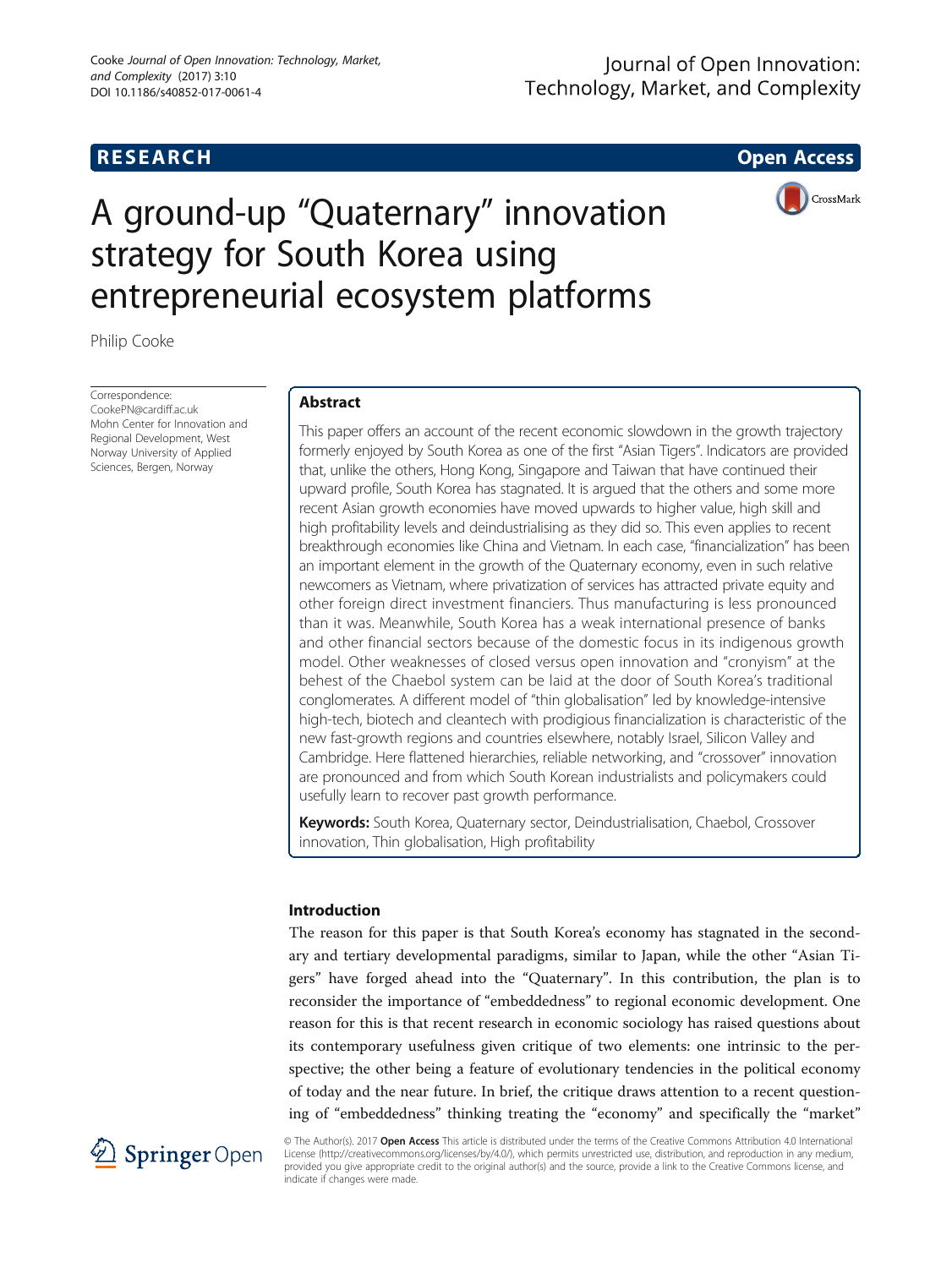as an asocial constraint that limits social action on, for example, employment and the need for human labour (Ford, [2015](#page-14-0)). Thus social action is precisely what embeddedness refers to as the social fabric within which all social action is imbricated in societal relations, including economic ones. The second question refers to an emergent characteristic of contemporary political economy that is almost the reverse: namely in a political economy which has become increasingly "financialized" (Krippner, [2011\)](#page-15-0) in which automated trading systems, electronic matching engines, varieties of decision algorithm and artificial intelligence (AI) have grown, how feasible is it for individuals to be socially embedded in what appears to be an increasingly "postsocial" economic world? In other words, has the market become "performative" (MacKenzie, [2008\)](#page-15-0) in mimicking the theorems of neoclassical economics and can social action still control techniques that have developed an effectively asocial way of functioning?

Second, in re-thinking industrial policy when "normal market processes" reach hitherto unhindered obstacles, it may be helpful to treat it as a discovery process. So the appearance of economic obstacles reveals that government has imperfect information. This may further hinder its capability to overcome problems associated with inappropriate innovation to assist removal of such obstacles. Accordingly, as the handmaiden of policy, the result will express government failure. But since interventions are meant to smooth the flow of markets by means of market correcting initiative, absence of accomplishment is also suffered as "market failure" by the private sector. In some quarters, entrepreneurial demand for such innovation is low because private actors perceive new activities to be of low profitability (Rodrik, [2004\)](#page-15-0).

However, thirdly, if through the lens of "financialization", we look at certain microeconomies paying attention also to macroeconomic level data, we see profitability is high for what we refer to (after Rodrik, [2011](#page-15-0)) as "The Quaternary," we see low profitability lies in manufacturing, services and – worst of all – agriculture. But productivity comes from selling Quaternaries to them. Thus it is innovation that enables restructuring and productivity growth, which are often constrained, to repeat, not on the supply side but on the demand side. So the developmental dilemma is that innovation is often undercut by lack of demand from its potential users in the real economy – the entrepreneurs. So, while government needs to evolve demand-inducing policies it may need to maintain its "embedded" autonomy from private interests. But it can elicit useful information from the "embedded" private sector by engagement with it. Such "embedded autonomy" (Evans, [1995\)](#page-14-0) from the ground-up, may release demand impulses that help overcome developmental blockages, which is the aim of the following discussion.

#### South Korea as an exemplar

South Korea experienced one of the most impressive turnarounds from being one of the lowest to highest GDP reference points after the Korean war (1950–1953), decades of imperialist exploitation by Japan (1910–1945) and an unreformed property rights land reform unaffected by centuries of feudalistic social relations. Growth was successfully achieved by interventionist government land reform, industry policies and the state as "global controller" institution for national economic organisation of the Chaebols developing a growth sector focus, especially in heavy engineering and light manufacturing. Thus large-scale corporate and government "embeddedness" expressed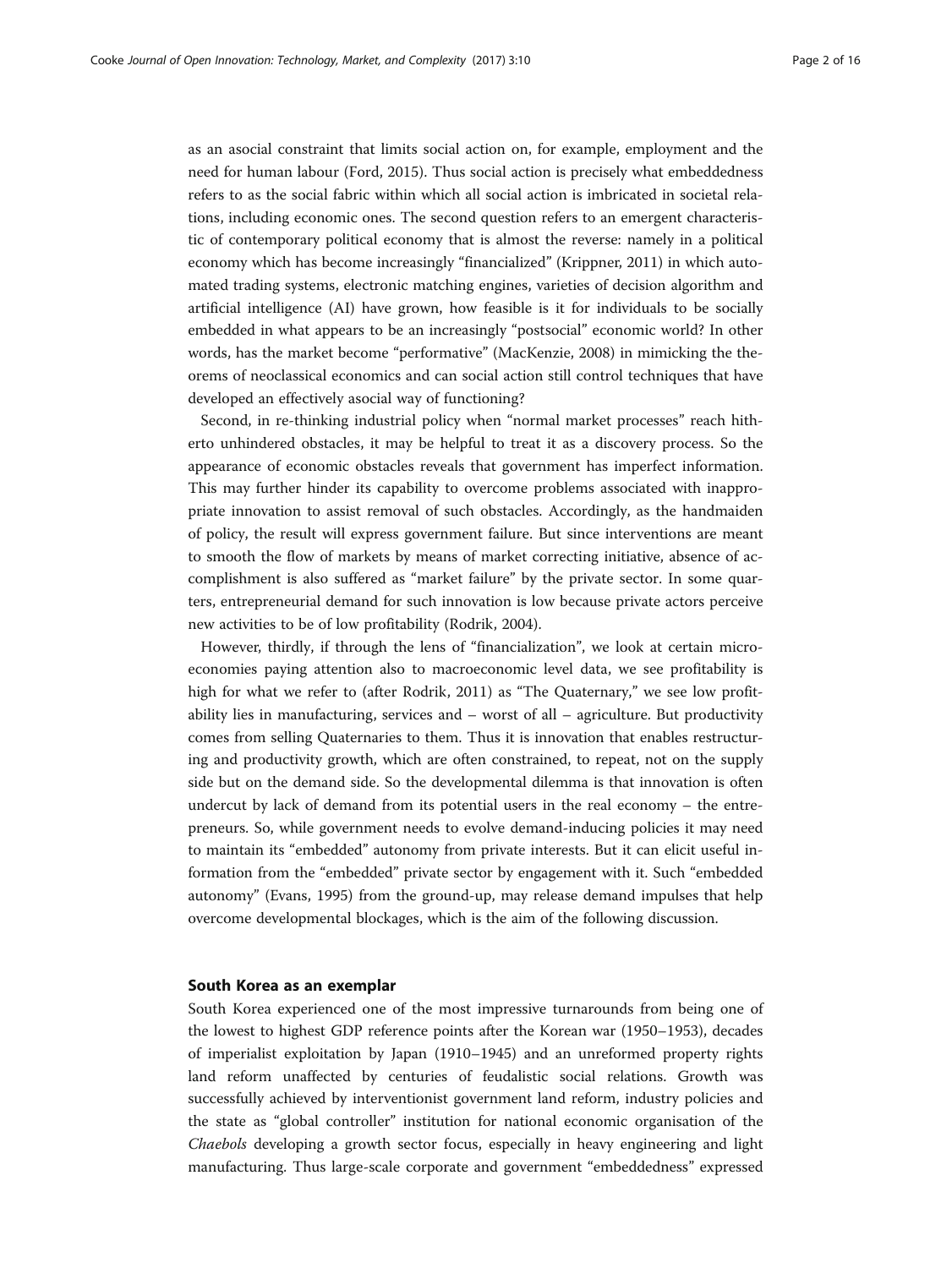a good record on public administration of, for example, "export subsidies" by South Korea (Rodrik, [2011\)](#page-15-0). For a time government policy on heavy investment in fossil fuel and exceptional reliance on nuclear energy contributed to rapid post-war growth.

But more recently, a hitherto prevailing "anti-green" policy perspective persisted in South Korea while elsewhere pollution and sustainability concerns were already being addressed in other OECD economies. Suddenly attention was paid regarding South Korea's "fossil & nuclear" legacy energy policy when change occurred by Presidential Decree in 2010. This was recently re-prioritised as a leading intervention by new president, Moon Jae-In in 2017. It can be stated that South Korea retained its "embedded autonomy" leadership profile but that it had become outdated. Latterly, some of the leading developmental large firms have revealed problems, e.g. Hanjin, bankrupted in 2017, Samsung (SDI – "closed innovation and battery fires" internal supplier) and evidence of "cronyism" and corruption. Thus the hitherto harmonious implementation of "investment guarantees" had begotten the problem of "cronyism". This took the form of a presidential indictment in relation to a \$38 billion "transfer" from Samsung. Subsequently, evidence of expensive gifts to former President Park from Lotte Inc. for \$17million and smaller cosmetic surgery infractions involving 17 Blue House visits were added to the indictment. So the model of post-war economic growth became shaky shortly after the local variant of the killer disease SARS (MEIRS) was also found to have origins in South Korea's leading Samsung medical clinic.

However, because of its emphasis on "imitating" the Japanese "developmental state" model of rapid industrialisation by major investment in heavy industry, notably steel and shipbuilding, followed by light engineering in consumer goods (automotives and electronics) South Korea experienced a somewhat asymmetrical "financialization" if indeed that is a correct descriptor. Because the Chaebols contained their own banks, each supplying preferential investment to its industrial "family" South Korea never developed the kind of international banking system that other "Asian Tigers", notably Hong Kong and Singapore did at the centre of their developmental strategies. This was for good reasons given that those two island economies had already developed as trade, commerce and financial centres before independence and they had little option but to do so, although both later developed profitable "quaternary" economic activities like ICT and biotechnology to accompany their financialization. Significantly, South Korea's GDP per person (purchasing-power parity; PPP) has long lagged somewhat compared to the three "Tiger Island" economies. But, it is also noteworthy that Japan's relative economic stagnation since 1990 means that South Korea was expected (by IMF) to by-pass Japan in 2017 as did Singapore in 1993, Hong Kong in 1997 and Taiwan in 2010 (Fig. [1](#page-3-0)). But the most startling re-ranking will be when South Korea becomes richer than Japan, since in 1980 South Korea's GDP per person was barely a quarter the level of Japan's.

However, our key indicator for the future is the trajectory of the "Quaternary" measured by profitability. While the trend in profitability had been upward, 2013 saw a decline in bank profitability. South Korean banks reported \$8.2bn in combined net profits in 2012, a drop of 23.2% from 2011, as their net interest margin – a key measure of banks' profitability – fell to 2.1%, its lowest level of the past decade apart from the crisis years of 2007–9. The country's banks face squeezing margins due to their heavy reliance on interest income, while their non-interest income remains small. To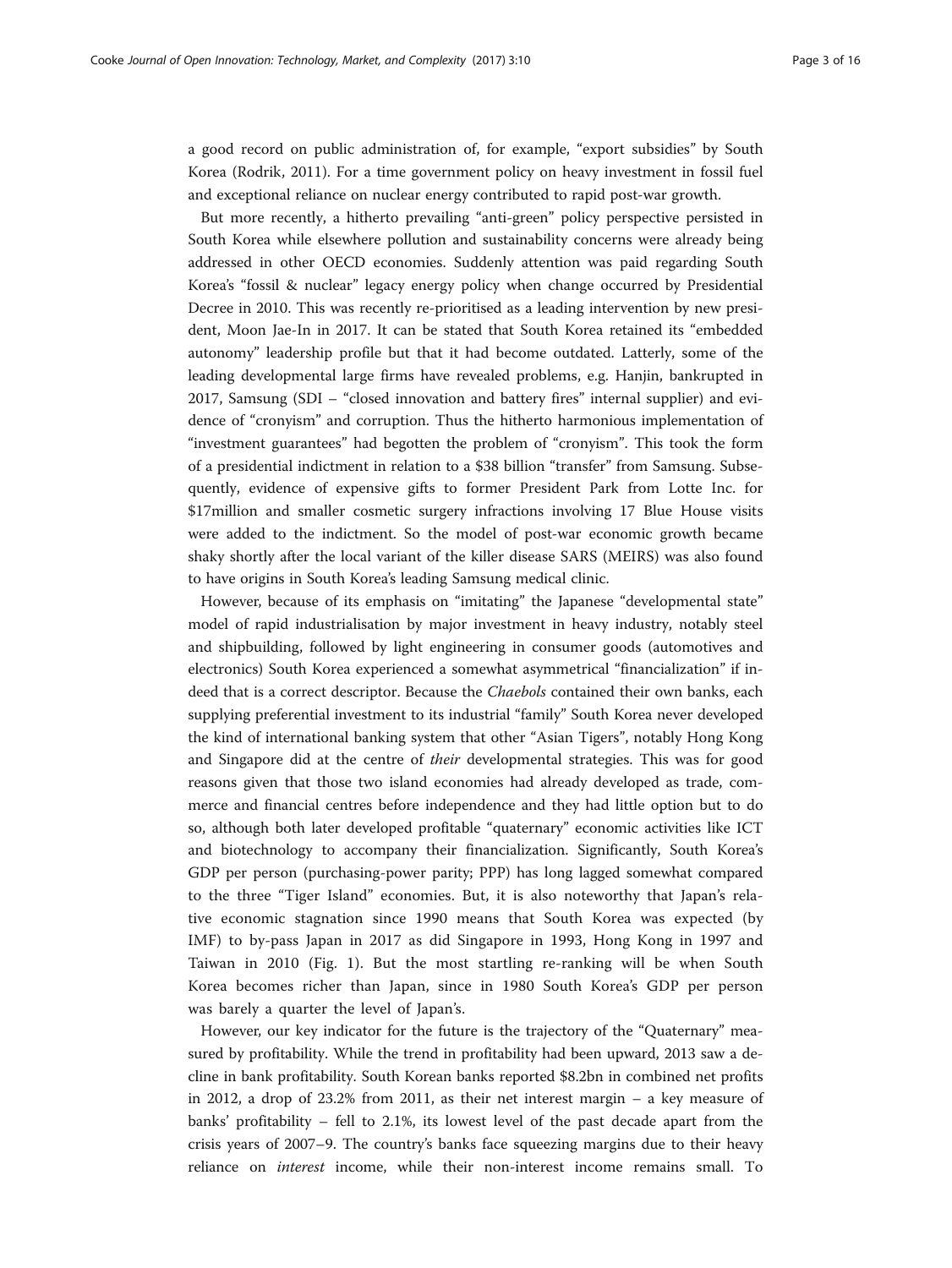<span id="page-3-0"></span>

compensate, they are under increasing pressure to expand into non-banking activities like insurance (KB Financial Group) and derivatives (e.g. Woori Finance) rather unsuccessfully. South Korean banks remain weak in investment banking, which requires thorough risk control. Consumer credit offers little room for growth, given the already high levels of debt among Korean households. Also, penetrating foreign markets has been a difficult, due to their lack of brand value and international networks (Jung-a, [2013](#page-15-0)). Moreover, the profitability of the four main Seoul-based companies, Shinhan Financial Group Co. Ltd., Hana Financial Group Inc., KB Financial Group Inc. and Woori Bank dropped for two consecutive years from 2013. Their combined profit declined by half, to 4.78 trillion won (US\$4 billion) at the end of 2013 from 9.19 trillion won (US\$8 billion) 2 years earlier.

If we move to other knowledge activities, we find profitability down there too. South Korea's 30 largest business groups saw their profitability plunge to the lowest level since the global financial crisis in 2008. The combined operating profit of the nation's 30 largest conglomerates by assets came to 57.56 trillion won (US\$49.34 billion) last year, down 4.3% from 60.17 trillion won (US\$51.58 billion) in 2008. The figure decreased by as much as 34.8%, or 30.69 trillion won (US\$26.31 billion), from the peak of 88.25 trillion won (US\$75.65 billion) in 2010.

Their operating profits have rapidly decreased in the last 4 years from 82.39 trillion won (US\$70.63 billion) in 2011, 76.16 trillion won (US\$65.29 billion) in 2012, 70.4 trillion won (US\$60.35 billion) in 2013, to 57.56 trillion won (US\$49.34 billion) in 2014. Although the business profit rates of Samsung Group and Hyundai Motor Group were higher than those of 2008, the figures of both companies were showing a downward trend after hitting peaks in 2010 and 2011, respectively. Samsung's operating profit rate reached 11% in 2010, then kept decreasing from 9.7% in 2012 and 8.9% in 2013 to 6.4% last year. For Hyundai Motor Group, the figure also dropped from 8.7% in 2011, 7.8% in 2012, and 7.2% in 2013 to 6.9% last year (Jung Suk-yee, [2015](#page-15-0)). HSBC, Europe's biggest bank, further scaled down its South Korean operations by closing its retail business, following the sale of its insurance business in 2013. Thus outlook for consumer banking in South Korea remained a concern to firms there. Standard Chartered said earlier in 2013 that it had seen a decline in asset quality in the country and would reassess the value of its goodwill.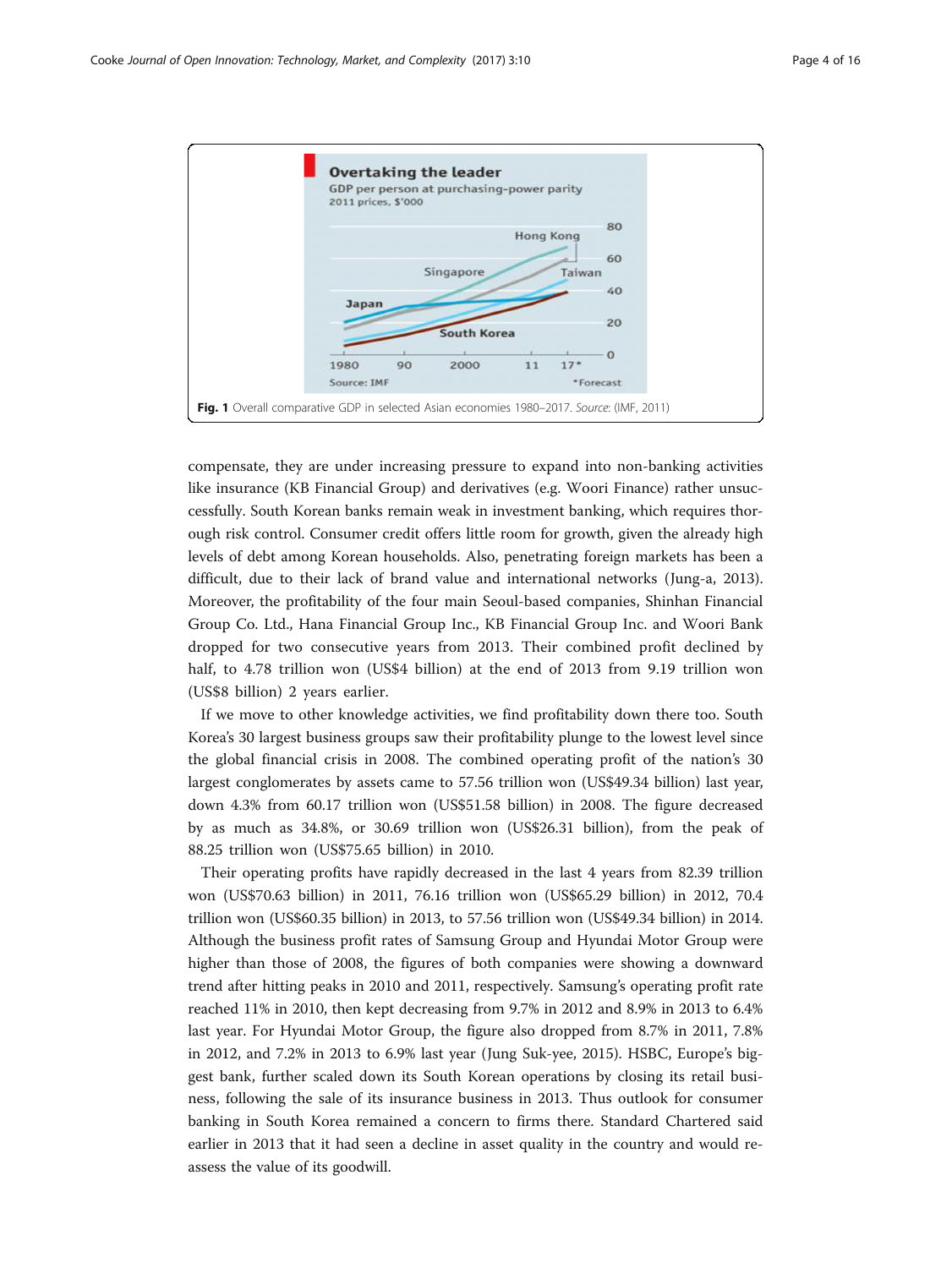So in respect of the hypothesis of "financialization" - meaning the share of profits going to interest and dividends is growing, and the rate of profit considering nonfinancial corporates converges to the real rate of profitability - does not appear to be the case for South Korea. The reverse is the case, where the rate of financial outflow – that is, the sum of interest, dividends and rents relative to those of nonfinancial corporates – has remained relatively stable at 50% since the 1980s (Hart-Landsberg et al., [2017](#page-15-0)) Exporters are creating fewer jobs in South Korea as the Chaebol move production offshore to look for cheaper labour. That has left the domestic economy hurting: small and medium-sized businesses are still failing and the high-value services sector is lagging well behind other countries. According to the OECD: "This has raised concerns about Korea's traditional catch-up strategy led by exports produced by large Chaebol com-panies", the OECD Report on South Korea said in its recent study (OECD, [2016](#page-15-0)). There has also been increasing economic polarisation in the post 2008 downturn. Economic inequality increased noticeably during and after the 1997 crisis and the Great Recession of 2008–9. South Korea's average Gini coefficient — a measure of inequality — for  $1990-1995$  was 0.258, but with rising inequality its coefficient increased to 0.298 in 1999. It continued to increase, reaching 0.315 in 2010. The same trend can be seen in income distribution: the share held by the top 10% of income holders divided by that of the bottom 10% has increased from 3.30 in 1990 to 4.90 in 2010. The income share of the top 1% was 16.6% of national income in 2012, not far short of the extremes in the US and much worse than in Japan (Roberts, [2017](#page-15-0)).

However, it is noteworthy that Singapore's profitability has also recently been downgraded. Thus third quarter 2016 profitability of Singapore's big three banks declined in asset quality because of their exposures to loans and investment in the oil and gas service companies. This goes against Rodrik's ([1995\)](#page-15-0) revisionist but plausible explanation for the economic take-off of Singapore and Taiwan, which was the sharp increase in investment demand that took place in the early 1960s. The reason for this investment boom – unlike the accounts of such agencies as the IMF and World Bank that stress export orientation is the efforts of the respective governments massively to enhance government coordination and fashioning of innovative measures to promote profitability. Profitability from export growth at the time was modest by comparison. A much more plausible explanation for the economic take-off is thus the sharp increase in investment demand that took place in the early 1960s. Rodrik's ([1995\)](#page-15-0) heterodox argument is that in the early 1960s and thereafter the Korean and Taiwanese governments managed to engineer and enhance a significant increase in the private return to capital which increased profitability.

Space does not allow further analysis of these differences between the comparatively low "quaternary" economic development of the recent decade or two in South Korea's growth trajectory. We simply assert from the limited evidence mobilised, that two important deductions can be made from the comparative data and analysis proposed by economic growth theorists such as Rodrik ([1995](#page-15-0), [2011](#page-15-0)) The first of these is that manufacturing employment and GDP share remain high in South Korea. Meanwhile some even later industrialising countries have already begun de-industrializing, notably China and Vietnam. Conversely, the "Tiger" economies, notably Singapore and Hong Kong, and their Asian successors have "financialized" their economies more than South Korea (e.g. also Vietnam) and have augmented such quaternary activity with other knowledge-intensive, high value,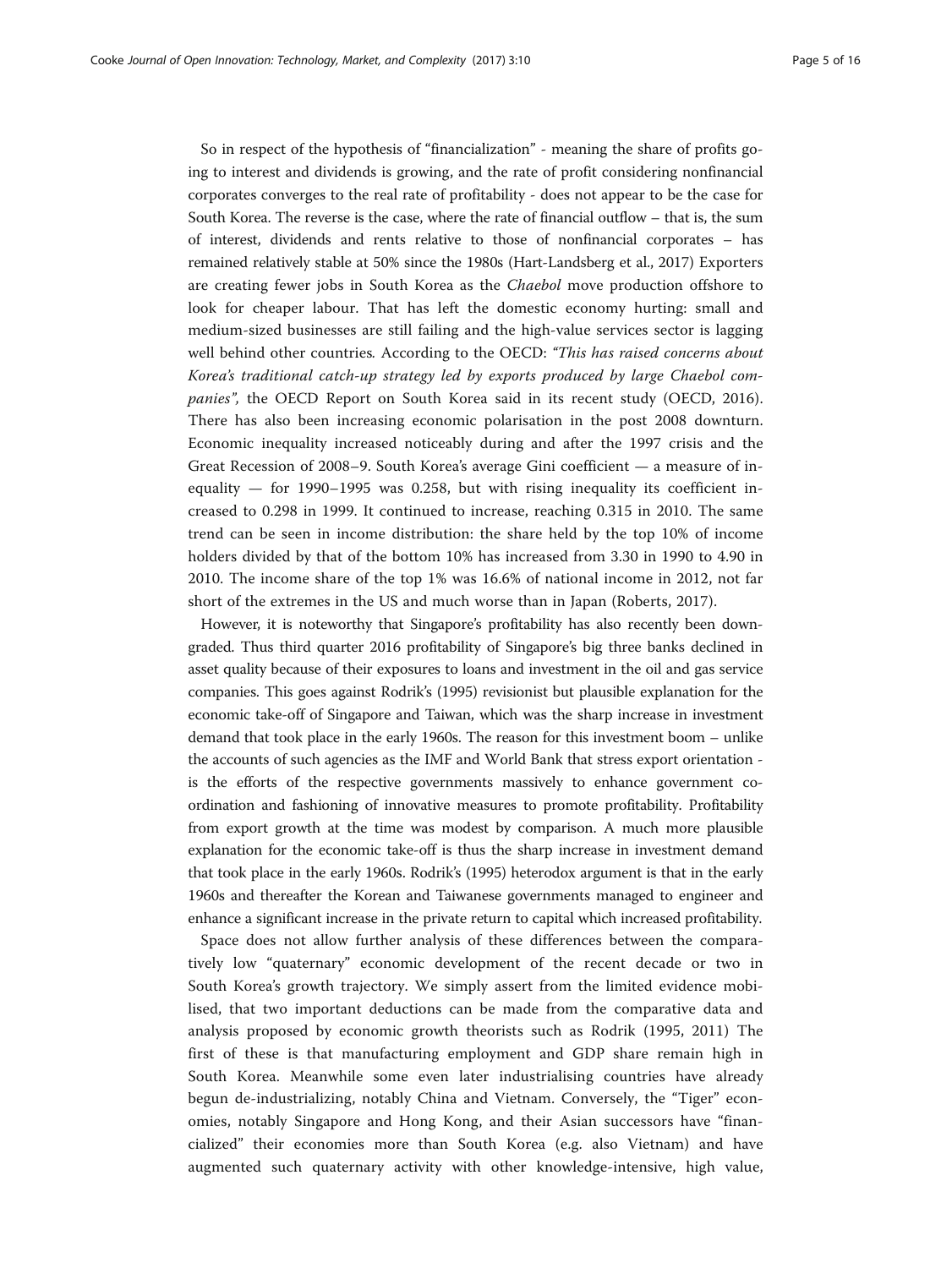high skill and high profitability quaternary activities as in Taiwan. These include activities such as innovative ICT, software, systems design, medical biotechnology and R&D. In this respect their economic profiles are closer to those of regions like Silicon Valley, Greater Cambridgeshire and Israel, which are among the most knowledge-intensive "quaternary" regions in the world.

#### Interactive or crossover innovation

In this section of the paper, we propose to utilise the information so far displayed alongside some key insights about the mechanisms that may help understanding of the differential trajectories of South Korea in comparison with some other Asian growth economies. We shall begin with outlining some key features of "innovation governance" in the advanced regional innovation systems listed at the end of the previous section before comparing and contrasting such governance with what has typified or diverged from that emergent new "innovation governance" mode. First, we may say that hightech platform ecosystems or complexes like Silicon Valley, Cambridge and Israel do not display strong top-down governmental modes of economic decision-making in policy or strategy. In other words there is seldom, if ever, a peak committee in which economic deliberations that directly affect specific platform industries by producing detailed action-lines that favour or disfavour specific technologies. That is not to say that in a general way, certain bundles of "cross-cutting" new technology capabilities or problems that may indeed occur in the form of "technology pathologies" may be fashioned. These may evolve as broad frameworks for alerting or sensitising "actors of consequence" of a clearer priority of recognition by "policy champions". A good example is "Homeland Security" which consists of many diverse but technologically interlocking targets, problems and opportunities. In the US as many as 17 different information and intelligence agencies engage directly with intelligence gathering at home and abroad. These involve mobilising "Big Data" gathering and analysis, algorithm writing, cybersecurity, cyberwarfare, including cyberforensics, drone design and applications and multiple kinds of tracking, verifying, intercepting and, if necessary, arresting or otherwise preventing "technology pathologies" from threatening individual lives and communities. Without labouring the point, such "crossover" innovation opportunities also occur, in different combinations but including overlaps across the boundaries of "Big Platforms" such as Biomedicine, Elderly Healthcare, Artificial Intelligence, Renewable Energy and Sustainable Mobility, sometimes "fuzzily" designed to meet "Societal Grand Challenges".

Such often "post-political" activity bundles are moulded by "policy champions" of various kinds. For example, Artificial Intelligence, with its close linkages to Robotics and Nanotechnology has a few "protean" influential champions in the US such as Ray Kurzweil, an apologist for AI for decades (Ford, [2015;](#page-14-0) Barrat, [2013](#page-14-0)). Kurzweil himself is widely seen as an attention-seeking entrepreneur and proselytiser for only the positive implications of AI. He is influential, having his pedagogical efforts sponsored by, amongst other Californian businesses, Google, Genentech and Cisco Systems. His inventive effort has touched such technologies as optical character recognition, computer-generated speech and music synthesis, all of which relate to augmentation of human senses. He was awarded 20 doctoral degrees from the likes of Babson College, Bloomfield College, Clarkson University, DePaul University, Hofstra University, Michigan State University, Rensselaer Polytechnic Institute and Worcester Polytechnic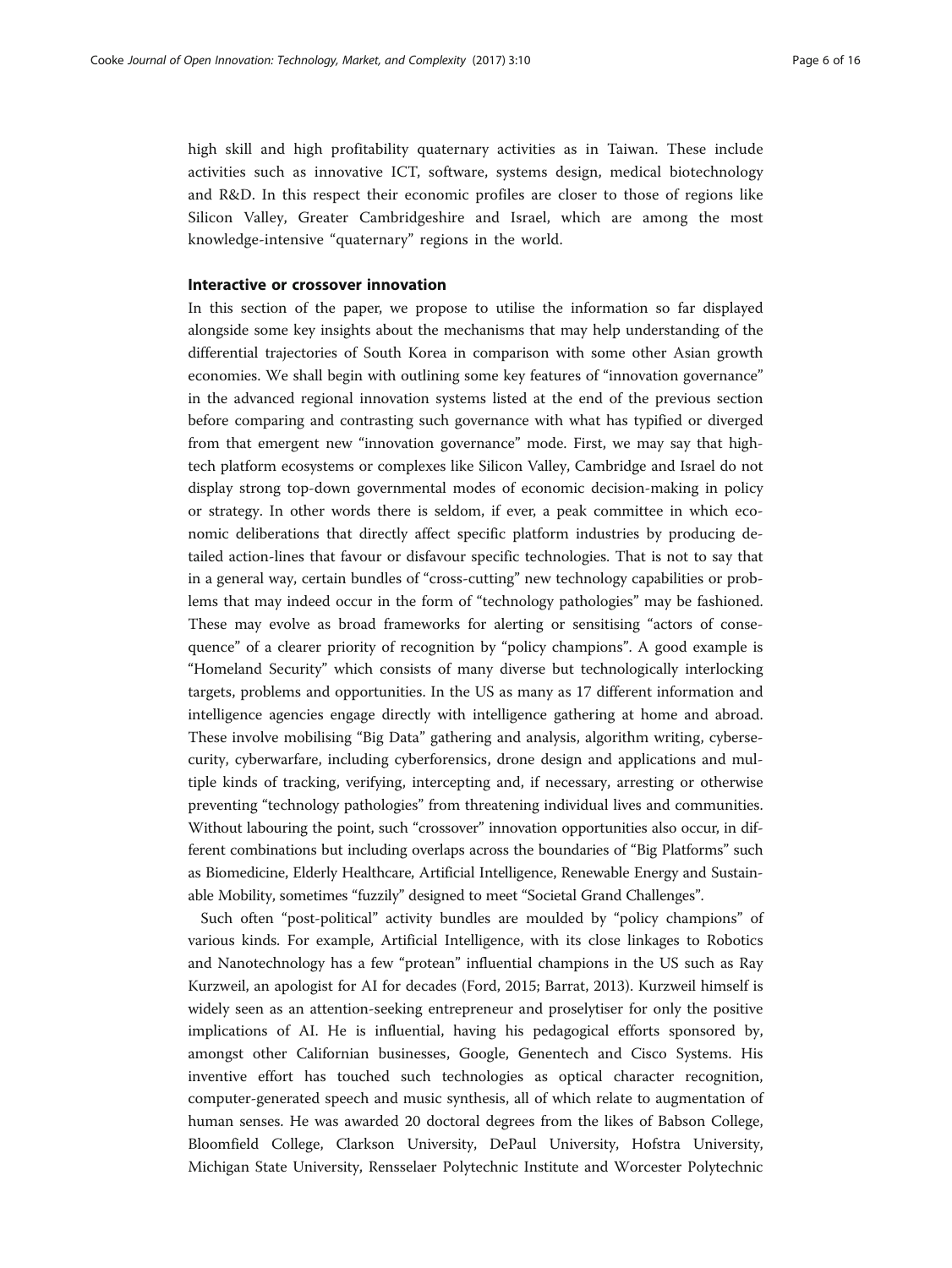Institute, and been honoured by US presidents Johnson, Reagan and Clinton. Among his awards to the technological, humanities and musical communities are the following: 2000 The Lemelson-MIT Prize. This \$500,000 award is the largest in the U.S. in invention and innovation. 1999 The National Medal of Technology, the nation's highest honor in technology. 1998 The Stevie Wonder / SAP "Vision Award" for Product of the Year a \$150,000 prize (being used by the Kurzweil Foundation to provide scholarships to blind students), and the 2008 American Creativity Association Lifetime Achievement Award. It can obviously be agreed that the optimist Kurzweil is widely seen as a "crossover" innovator and an AI "champion" despite his cultist association with Silicon Valley's "Singularity University" (reminiscent in some ways of L. Ron Hubbard and "Scientology") which Kurzweil founded in 2008.

Without contemplating the "cultist" evangelizing of Kurzweil's obsession with a fictitious fake version of the astrophysical phenomenon of the "singularity" when even light can no longer escape from a black hole in space, three things that follow are pertinent to our utilisation of his curriculum vita in support of the function of "champions" as arbiters of post-political action framing. First, it is noteworthy the extent to which Kurzweil's innovative career expresses crossover innovativeness with respect to: the invention of a classical music synthesizing computer involving designing computer technologies such as machine reading to assist the disabled and to enrich the arts, including winning awards for film production. Second, the institutional nodes with which Kurzweil's interaction occurs are solid entities in the worlds of academic research entrepreneurship, government and large corporations. After long advisory roles with firms listed above, he was in 2013 appointed head of engineering at Google. He had worked with Google's co-founder Larry Page on special projects over several years. His executive appointment occurred as Google began assembling the largest artificial intelligence (AI) laboratory in existence. Acquisitions involved military robotics firm Boston Dynamics, thermostat maker Nest and cutting-edge Cambridge (UK) AI firm DeepMind. These were added to smaller purchases of Bot & Dolly, Meka Robotics, Holomni, Redwood Robotics and Schaft, and another AI startup, DNNresearch. It also hired Geoffrey Hinton, a British computer scientist who is rated the world's leading expert on neural networks (Cadwallader, [2014](#page-14-0)). Finally, Kurzweil is an avid publicist for his serious and more questionable analyses and predictions having published seven books translated into 11 languages.

No other technology – specifically AI (with robotics [Ford, [2015](#page-14-0)] and nanotechnologies) – has anywhere near as "protean" the influence on key decision actors ranging from DARPA to Google as the aforementioned Ray Kurzweil but others take on relevant roles from other more sceptical viewpoints. Three of these, cited in Barrat ([2013](#page-14-0)) include I. J. Good, Eliezer Yudkowski, and Stephen Omohundro. Good, who died at 92 in 2009, was a British expatriate mathematician and former Bletchley Park codebreaker colleague of Alan Turing. Good was responsible for coining the term "information explosion" to describe the impact of AI on human intelligence when it could be anticipated. Stanley Kubrick turned to Good as the adviser on the 1968 film 2001: A Space Odyssey. It was Jack Good with his insights on intelligent machines, who helped create the infamous character of HAL, the AI computer in the film. In Good's seminal paper "Speculations concerning the first ultra-intelligent machine" he defined this – a forerunner to "Singularity" thinking - as follows: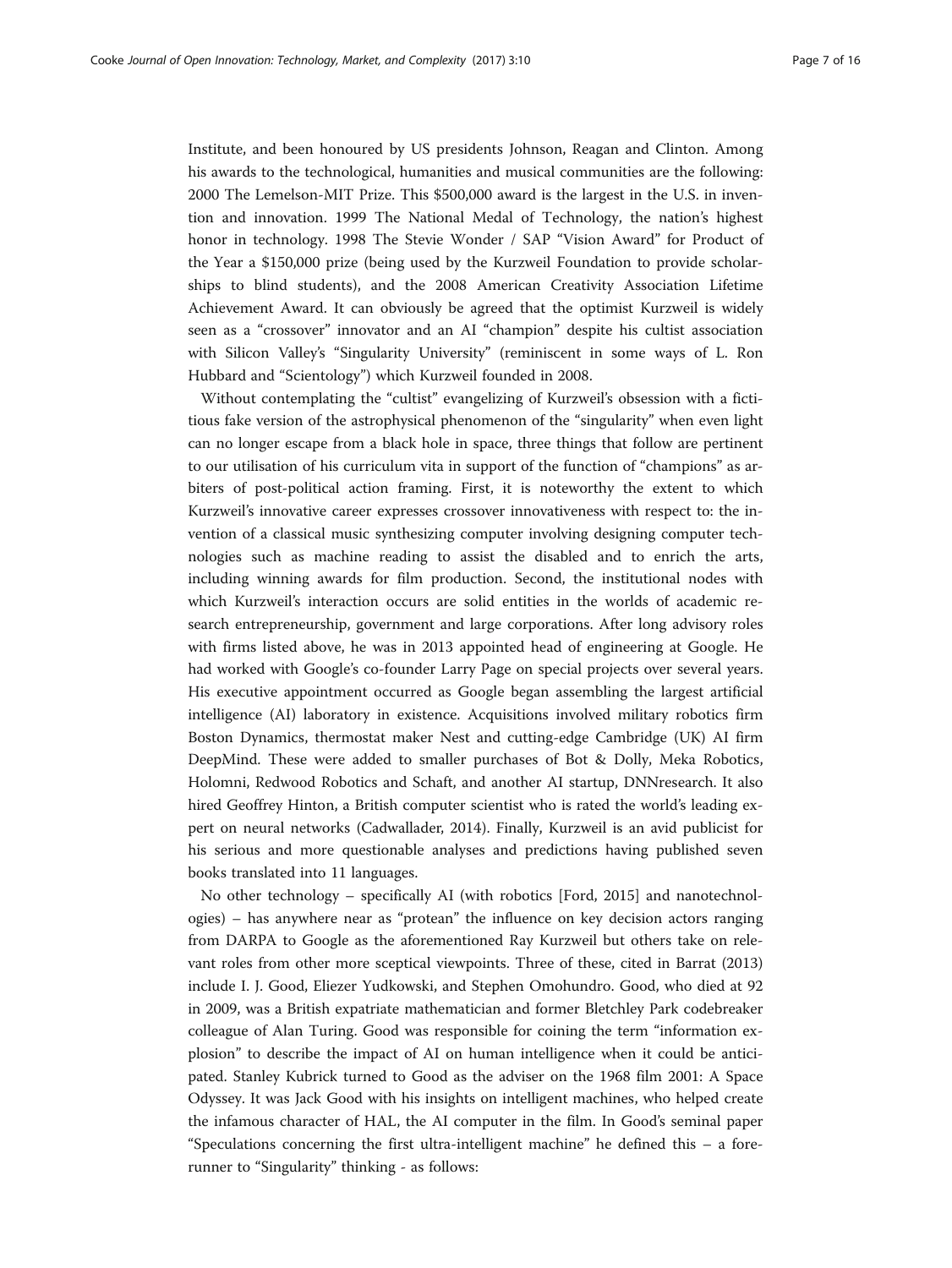Let an ultra-intelligent machine be defined as a machine that can far surpass all the intellectual activities of any man (sic) however clever. Since the design of machines is one of these intellectual activities, an ultra-intelligent machine could design even better machines; there would then unquestionably be an 'intelligence explosion,' and the intelligence of man would be left far behind. Thus the first ultra-intelligent machine is the last invention that man need ever make, provided that the machine is docile enough to tell us how to keep it under control. (Good, [1965\)](#page-15-0)

Accordingly, Good was a "champion" and influential at the highest governmental, academic and corporate levels with crossover theoretical interests from Bayesian mathematics to computer programming design and manufacturing to film consultancy. Moreover, he was careful not to take an over-optimistic line on the controllability of AI unless - as he wrote – "docility" could be built into the resulting technology. Other more sceptical AI "champions" who take a more practical but still pessimistically inclined view regarding the difficulty of ensuring "docility" from future AI or "artificial general intelligence" (AGI) as they term it, include gurus such as Eliezer Yudkowski, and Stephen Omohundro, noted earlier and as profiled extensively in Barrat ([2013](#page-14-0)). Omohundro is optimistic, but this is based on his underlying notion that all AI is lethal because of the well-known software engineering problem that much programming is bad work, i.e. sloppy and incompetent, as Microsoft Word users have known for decades for its almost constant de-bugging upgrades. Bad programming is estimated to cost the US economy \$60 billion per year. This implies a vast need for "self-improving software" a variety of "evolutionary programming" that may evolve from currently practised "machine learning". Article space disallows fuller explication of such potentially influential views, save to say that Yudkowski – who invented the AI Box – a kind of Turing machine that led some players of its "game" to believe that a "thinking engine" had been invented, insists AGI would be catastrophic for humanity unless it is designed to be "Friendly AI", But as Barrat ([2013](#page-14-0)) observes critics argue that progressing towards AGI is necessitated by the even greater dangers of "artificial specialised intelligence" (ASI) falling into the hands of:

" so many reckless and dangerous nations on the planet – North Korea and Iran for example – and organised crime in Russia and state-sponsored criminals in China launching.....cyberattacks, relinquishment would simply cede the future to crackpots and gangsters" (Barrat, [2013](#page-14-0), 200–01).

Hence we see the origins of the engineer's linear determinist thinking enlarged prodigiously and apocalyptically. The initial "mindlessness" of contemporary incremental innovators is captured in the following statement from Uber founder and Chief Technical Officer (CTO) Oscar Salazar who admitted:

"We are adding technology to a society without thinking about the consequences. I think government, industry and society need to work more together, because it is going to get crazier and crazier." (Fairchild, [2017](#page-14-0)).

Here – belatedly - is recognition that as governments fail adequately to regulate technological experiments, good champions are also hard to find when their infantile aspirations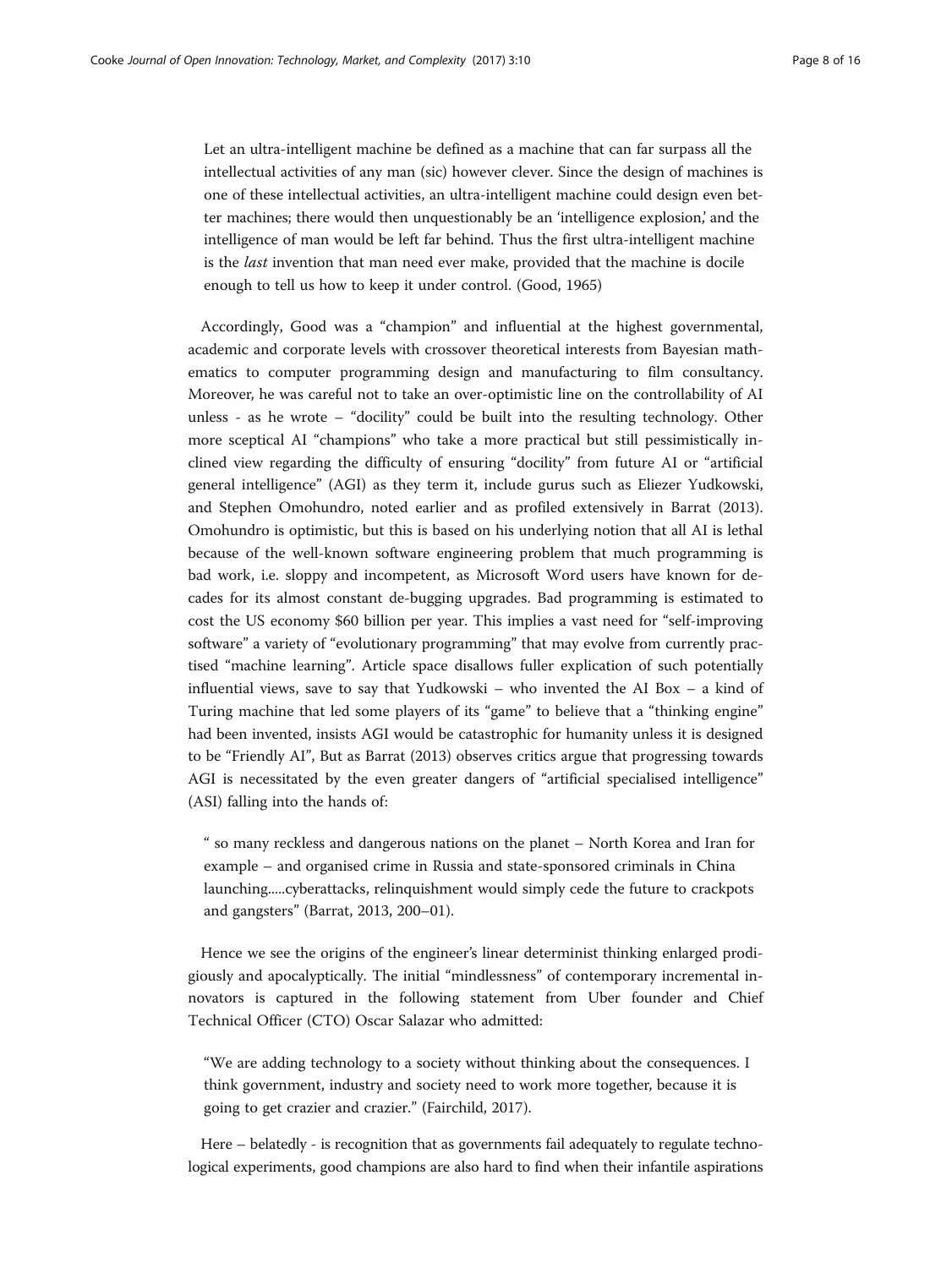are mainly "disruptive" (Christensen, [1997](#page-14-0)) and informed by the likes of Facebook's Mark Zuckerberg's earlier mission statement to "move fast and break things" (the origin of bad programming; Taplin, [2017\)](#page-15-0). It has finally dawned on the Ubernauts that, as Fairchild ([2017\)](#page-14-0) also notes:

"Advances in artificial intelligence and automation could mean as many as 50% of today's US jobs will go away, according to some estimates. Joined on stage by other high-profile members of the tech community, (chair Kara) Swisher forced her panelists to defend Silicon Valley's seeming incapability to take responsibility for the downstream effects of its innovation. (Ibid)

Most governments and tech entrepreneurs excuse their mindlessness regarding the effects of AI automation upon workforces by stressing the importance of retooling and reskilling the workforce for tech jobs in the future. As engineers, in the main, they completely fail to see the paradox that they are responsible for the future absence of positions that it will be futile to train anyone for (Streeck, [2016\)](#page-15-0). We shall return to this conundrum of engineering's linear model of non-reflective obtuseness later, but for the moment we cite Frey & Osborne's [\(2013](#page-14-0)) estimate of 64 million US jobs (47% of the total) having the potential to be automated and thus disappear within "perhaps a decade or two" (Frey & Osborne, [2013](#page-14-0)).

#### Policy without global controllers

This narrative demonstrates that technological policy innovation needs "Champions" although they do not have to be evangelical or cultist in their behaviour along the lines of Ray Kurzweil, even though he clearly fits in with a particular strand of American science fiction "envisioning" that suits the vacuous purposelessness of the careless engineering and software programming that clearly often characterises high-tech innovation processes. Even when there is some degree of "adult supervision" of highly sensitive explorative and purposeful algorithm design, other mistakes can be thoughtlessly committed. Thus the story of the "cyberecosystem" and its often dystopian as distinct from cyberutopian outcomes is often prefaced by reference to and discussion of the work of disaster sociologist Charles Perrow. In his oft-cited book "Normal Accidents" (Perrow, [1999](#page-15-0)) and in particular his critique of "tight coupling" describes a system whose parts have immediate and severe impact upon each other.

A case in point is the so-called "smart grid", another is the financial system (MacKenzie, [2008\)](#page-15-0) or food refrigeration system, healthcare system, defence system and so on. All of these and many other such systems are potentially vulnerable regarding "department of homeland security" (DHS) issues. In 2007 DHS tested the robustness of the grid at the Idaho National Laboratory by selecting a typical online turbine generator, "hacking" it and altering its settings. Accordingly, it malfunctioned as the turbine self-destructed from inside. Its "supervisory control and data acquisition" system (SCADA) the "global controller" encrypted security programming of the type used in many systems critical settings noted above failed. On the bass of this, a new kind of malicious software (malware) to cause such destruction to hostile systems was conceived. It was called Stuxware. It was specifically designed for the US (NSA) and Israeli intelligence services to destroy a Siemens logic controller used in a gas centrifuge nuclear fuel enrichment plant in Natanz,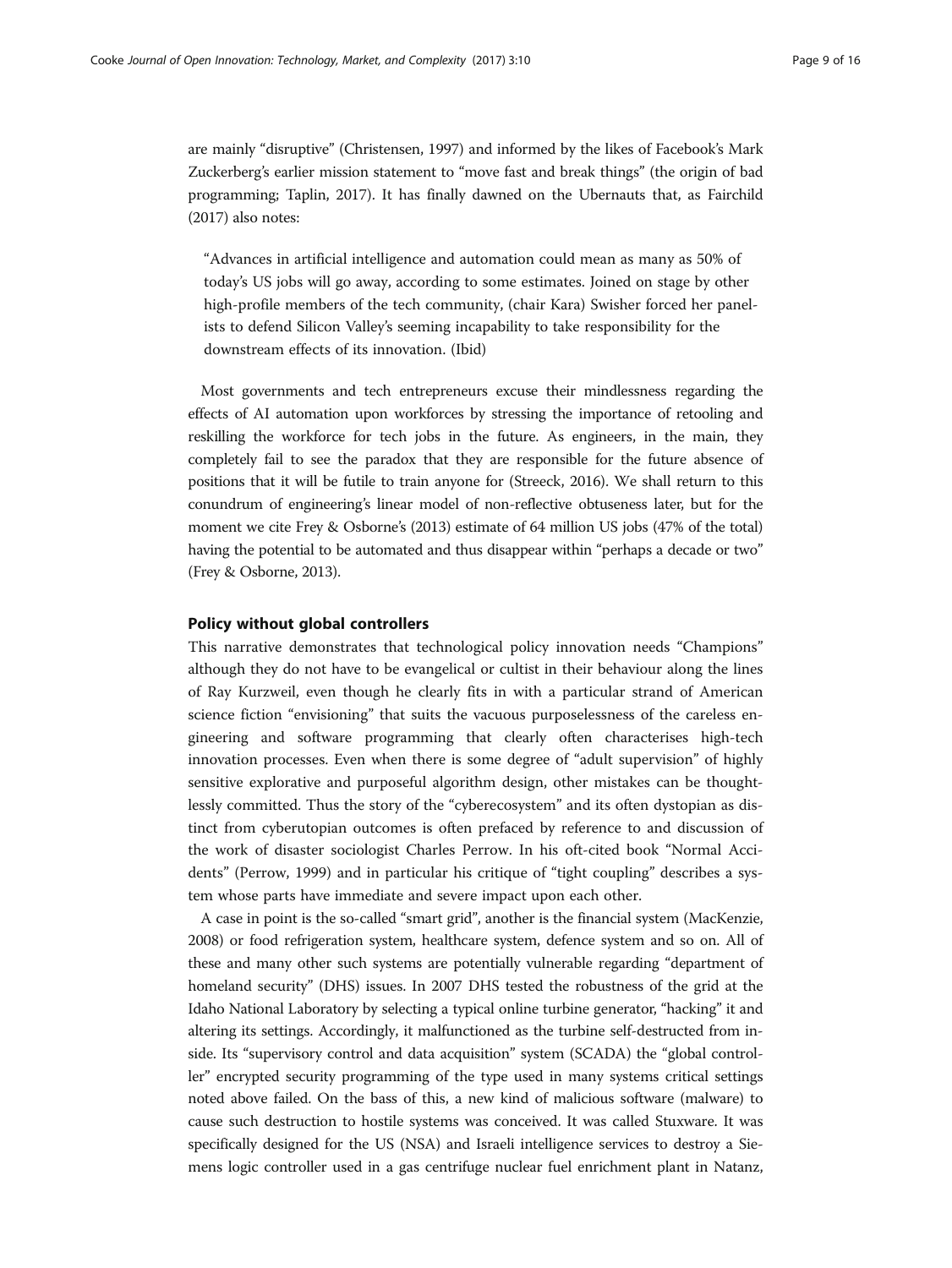Iran by subverting its virus-prone MS Windows PC operating system. Spies carried flash drives releasing the Stuxnet virus throughout the plant's local area networks (LAN) to identify undiscovered security holes in the operating system.

Stuxnet worked and, as noted, it was likely sponsored by US and Israeli intelligence agencies but the private Equation Group has been identified as advising in the US and Mossad's agents activating the Israeli contribution. Un-named private consultants in Tel Aviv were also interviewed in website reports and testing is asserted to have been conducted at the Idaho National Laboratory nuclear research facility in the US (the same one where DHS conducted its stress-test) and at Dimona's Negev Nuclear Research Center, Israel's nuclear weapons facility. But, even so, Stuxnet, which was supposed to self-destruct after multiple malware operations, escaped, allowing thousands of copies to be accidentally distributed. Experts conclude that this fate is typical of the lack of thinking beyond the short-term that characterises "act fast and break things" thinking about the likelihood of "normal accidents" occurring. In 2017 variants of Stuxnet were implemented as WannaCry and (Not)Petya malware attacks by "ransomware" cyberfraudsters.

While this narrative does not seek to present platform ecosystems of the Quaternary kind under discussion as paragons of virtue, it is clear that even the tightest hierarchical control assumed to be typical of military hierarchies is not immune to major failures of administration predicted in Perrow's ([1999](#page-15-0)) "normal accidents" analysis. Although we have yet to turn to the implications of this narrative for the prodigious hierarchical control of Chaebols like Samsung in the South Korean context it should nevertheless give pause for concern during that national economy's period of relative stagnation compared to the past. One reason is that a tradition of Neo-Confucianist hierarchy, obedience and control associated with *Chaebol* tradition is no longer the administrative power in industrial organization that it once was. More recently, notions of "flattened hierarchies", "intrapreneurship" and "open innovation" have affected learning in some large corporate entities as they have struggled to compete with more flexible, nimble and agile regional and global supply and knowledge networks. Typically, this way of operating has characterised the SME platform ecosystems of the Quaternary activities pronounced in the Silicon Valley, Cambridge and Israeli set-ups and in the global financial "superhubs, "biomedical megacentres" that are nowadays the leading "frame" for learning innovative organizational "(non)governance" (Nadivi, [2017](#page-15-0)).

Accordingly a highly "networked" collaborative enterprise complex characterises, for example the "complex adaptive super-systems" that manage global financial systems. These elements of "superhub globalisation" with numerous nodes distributed across the planet contrast with the "thin globalisation" networks more typical of the other knowledge-intensive Quaternary activities associated with "Big Data", cybersecurity, systems design, software algorithms, biopharmaceuticals and cleantech. As noted earlier, these have high rate of networking among technology entrepreneurs, university researchers and government or military representatives and clients. Such platform ecosystems are thus not top-down hierarchical administrative or bureaucratic systems in any meaningful way. It is thus a decentralised, associational "Innovation Advocacy" model of industry organization. There is usually no formal strategy; the main driver has been incremental, evolutionary, sometimes rapid, change. "Superhubs" for financial services and \*biotech megacentres" particularly in the UK and US tend to be open not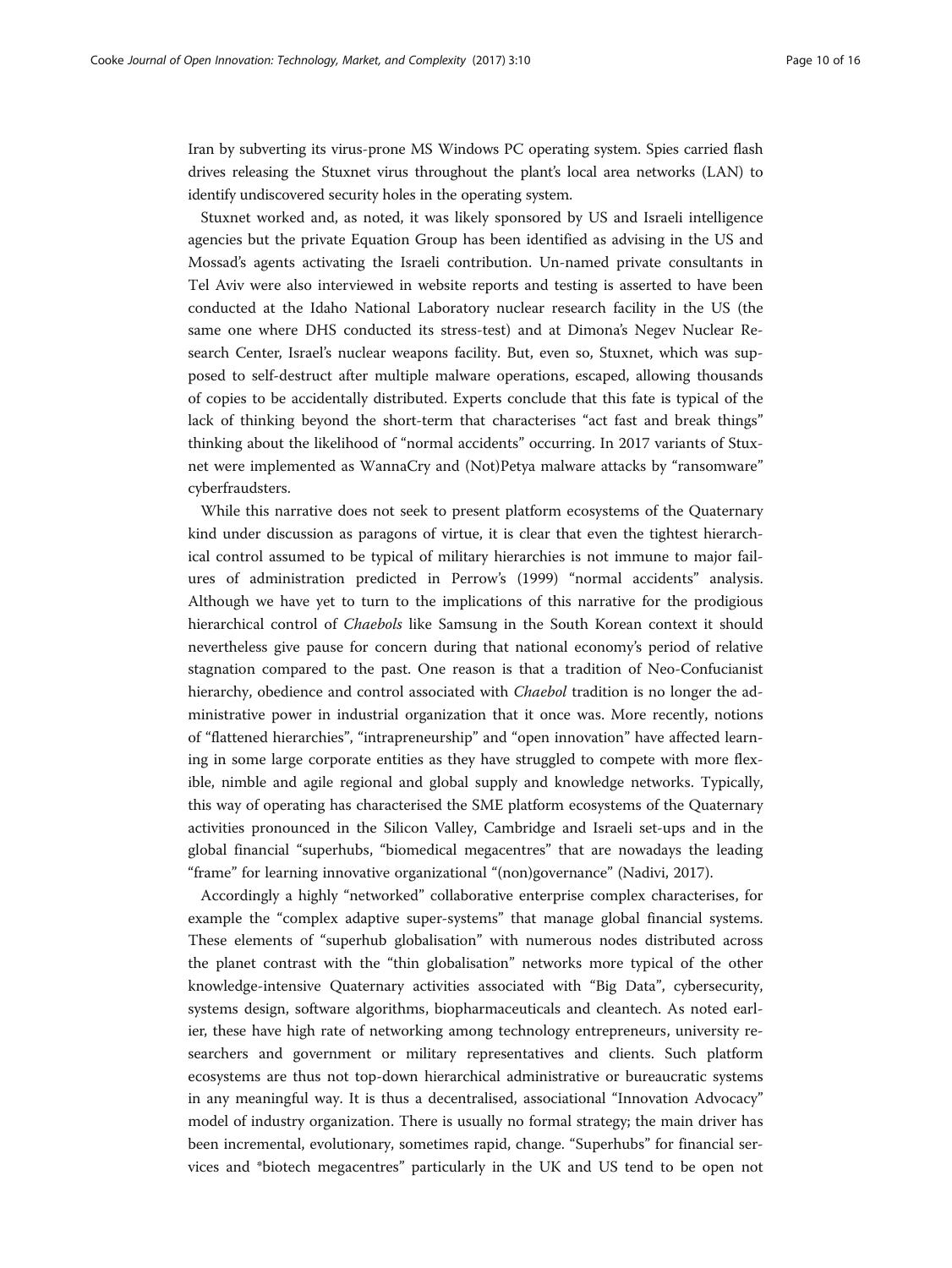managed economies and there has been little or no recognisable industrial strategy The UK's recent attempt at an industrial strategy in 2017 was disparagingly referred to as a political "toyshop" Finally, we now see, typically new innovation models emerging in the likes of Cambridge where "crossover" mutations from microelectronics to advanced combustion engines and healthcare are being fashioned (Eason & Dean, [2016\)](#page-14-0).

### Cambridge innovation advocacy without a "global controller"

In Cambridge the "soft infrastructure" of entrepreneurship and innovation marketing support has the following intermediaries active at one or other time assisting the ICT, biotech, software and systems and cleantech sectors. The Cambridge Network, which links together members and provides services for academic entrepreneurship. St. John's Innovation Centre incubation environment accelerated the growth of ambitious innovative start-up businesses. Cambridge Science Park, established in 1970 was the new setting on which the ICT cluster began to grow rapidly. There were some 39 new companies from 1960 to 1969. In the 1970s, 137 were formed. By 1990, there were 100 per year. These initiatives are now supported by knowledge-intensive intermediaries such as idea-Space, which is a community of people in Cambridge starting high impact new ventures. Hence ideaSpace members are creating new business models (Kirk et al., [2016\)](#page-15-0).

What we might term examples of "Soft Infrastructure, Soft Power" includes institutions like Cambridge Enterprise which helps Cambridge University students and academics to commercialise innovative ideas by establishing a business. In the field of biotechnology, One Nucleus is a not-for profit Biotechnology membership organisation which aims to maximise the global competitiveness of its members. Supporting this is Cambridge Biotechnology Campus, which houses 7000 professionals and scientists. Of significance also is The Wellcome Genome Campus is home to some of the world's foremost institutes and organisations in genomics (Sanger Institute) and computational biology at Hinxton Tech Park. This facility is a long-established and highly valued support infrastructure also for biotechnology - Babraham Biosciences Incubator & Research Campus. A newer are a of cluster ecosystem evolution involves clean technology, represented by Cambridge CleanTech. This is also a member organisation for cleantech start-ups and evolved firms, replicating the "associational" or collaborative mode of start-up industry organisation. Bestriding this associational infrastructure are cluster-platform "champions", notably Hermann Hauser, co-founder of Acorn with Christopher Curry, who was part of a Cambridge II initiative. Hauser's venture capital company Amadeus (with funding from the likes of software transplant Microsoft) was a leading actor in helping start-up companies. Thereafter, in collaborative efforts to access support for growth in Cambridge, which by 2017 had grown to the status of a city-regional mayoralty consolidated as the Cambridge-Peterborough, built partly on the growth insights of the past partnership among Alec Broers (Vice-Chancellor of Cambridge University), spatial planner Marcial Echenique (Cambridge University School of Architecture and a transport planning specialist and David Cleevely (Analysys telecom consultant founder) who, collectively, decided to assist the – subsequently successful - attempt to develop Cambridge's high-tech future.

This marked the evolution of "Cambridge Phenomenon 2", (Segal et al., [2011\)](#page-15-0) which in 1997–8 looked at various issues such as land use, transport systems and telephony. The aim was to seek to accommodate growth through new Science Park development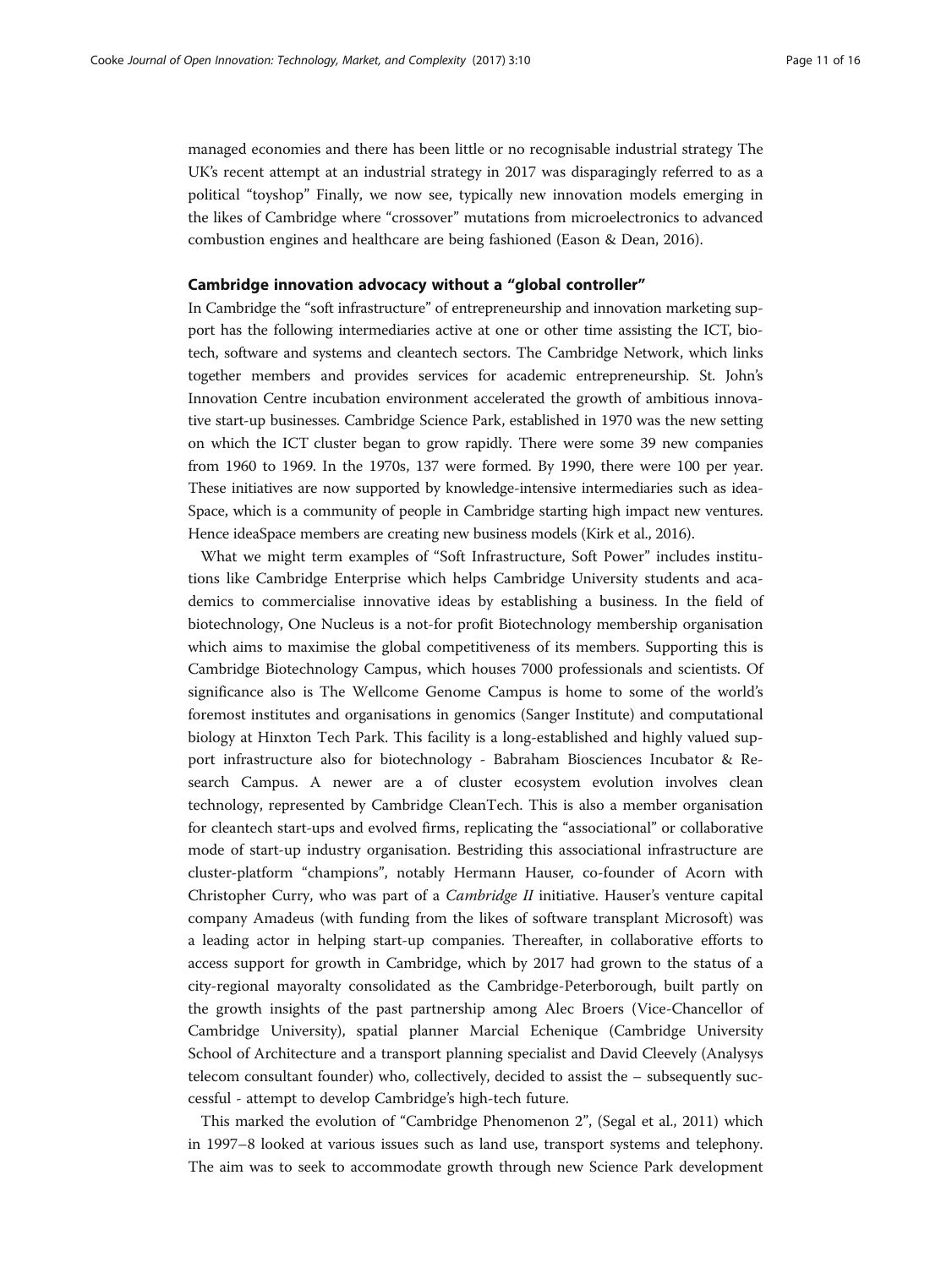to link the university and industry. The university saw need for seedcorn finance and participated in seed capital funds, including the Quantum Fund, and Cambridge Research and Innovation Ltd. Entrepreneurs also became venture capitalists: Amadeus Capital (Hermann Hauser); Merlin Ventures, a biotechnology fund (Chris Evans founded Chiroscience) and the Gateway Fund founded by local financier Nigel Brown. Thus the "champions" were able to envision how future growth rests on continued acquisition of research funding, understood as the key knowledge core of – especially – ICT and biotechnology innovation excellence. A future key is the identification of *flex*ible research funding that furthers and fosters "knowledge at interfaces" ("crossover") types of interdisciplinary research profile to evolve along multiple inter-dependent research pathways. Departure by the UK from the European Union presages major uncertainty about Science and Technology "framework funding" as represented by the EU's Horizon 2020 research programming. This has meant a novel financing development bolstering research at Cambridge University has occurred as follows.

Because of UK (and EU) financial weakness, so-called "quantitative easing" more commonly known as "printing money" is practised by the Bank of England (and in the Eurozone, the European Central Bank). In the UK the Bank of England currently buys bonds issued by some universities, including Cambridge. The largest university bond was a £350 million issue from Cambridge in 2012 with a maturity date of 2052. Such bonds are sold to finance university research and teaching – deemed officially to make a material contribution to the UK economy. Accordingly, the Bank of England now also has a contributory role in funding long-term Cambridge University research (Wilson, [2016](#page-15-0)). As a final and recent indication of the financing prowess of the UK's leading seats of academic entrepreneurship in the country's changing circumstances, the following is indicative. A comparison of University venture funds shows the UK at the global top of the league (Table 1). Within the KAUST (King Abdullah University of Science & Technology of Saudi Arabia) University Venture Fund data for the UK, Cambridge Innovation Capital (a private fund) was a key investor in intellectual property, raising £75 million. From 2011 to 2016 University of Cambridge Enterprise (public knowledge transfer office of the university) administered deals involving 11 companies that were sold or stock exchange listed with a combined value of  $£1.3$  billion. These spinouts own their own IP and were incubated in the university with regular peerreview of progress before coming to market. As hinted earlier, much of this initial investment capital comes from the Gulf and Asia (Frean, [2016](#page-14-0)).

Many of the implications of the global financial crisis, and some or all these listed key priorities, will as already noted, be affected by the UK exit from the EU with its negative and positive effects upon the cluster-platform. Thus access to high skilled

| Country | Magnitude     |
|---------|---------------|
| UK      | \$5 billion   |
| US      | \$4.5 billion |
| China   | \$2 billion   |
| France  | \$1.1 billion |
| Japan   | \$0.6 billion |

Table 1 University venture funds

Source: KAUST Innovation Fund (2016)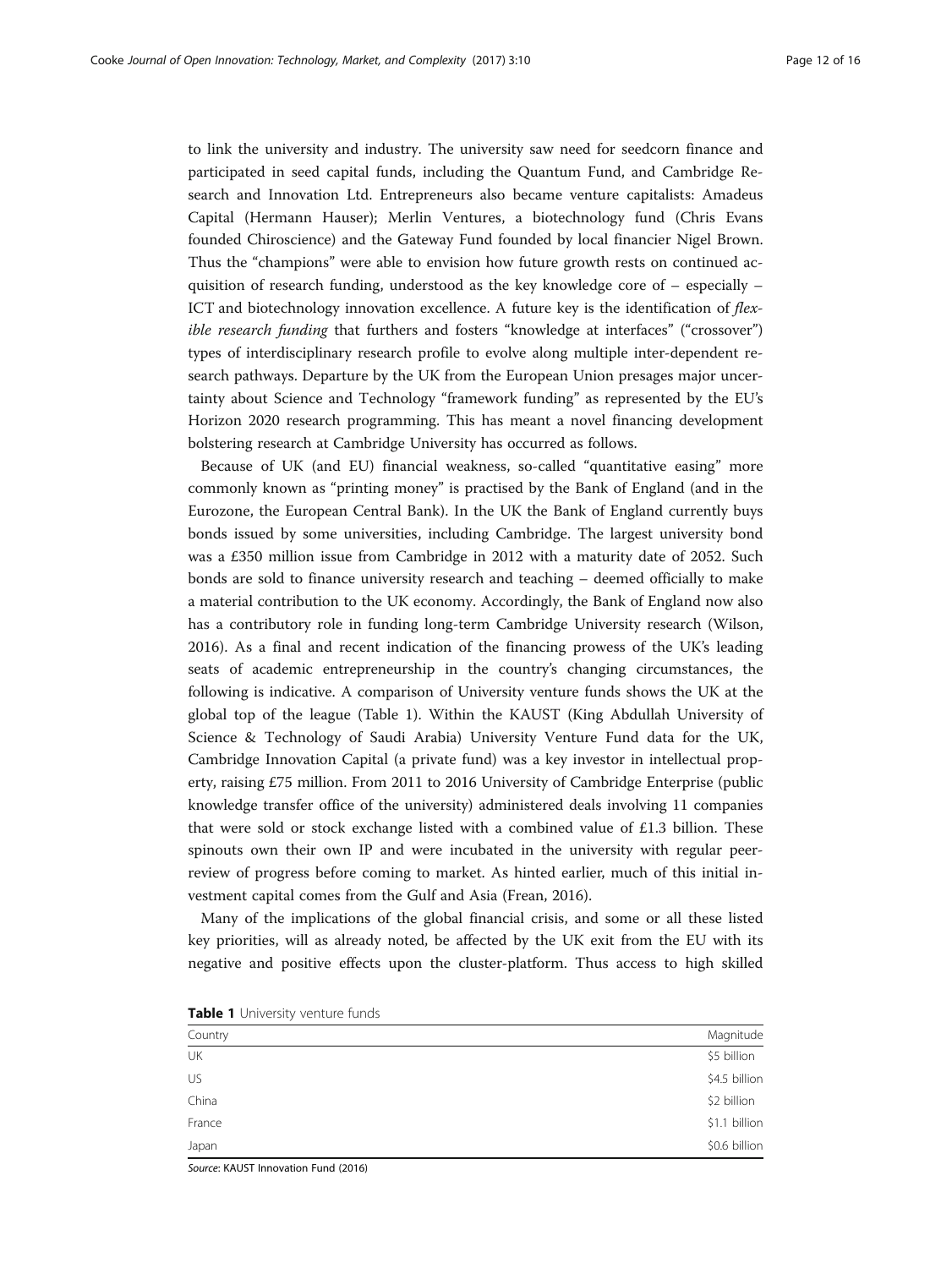migrant labour from the EU is directly affected by migration policy from the UK state. It is less a driver of negative effects than non-EU technological talent recruitment which, as we saw, is seen as often more modern in its curriculum than EU labour. Thus labour shortages may in different ways occur to EU and non-EU talent recruitment. As Segal et al. [\(2011\)](#page-15-0) say, the cluster:

"...must recruit workers they need, recognising a particular shortage of top quality management and marketing skills but also the imperative to attract internationally excellent professionals from all spheres" (Segal et al., [2011,](#page-15-0) vi).

This means EU-start-ups, management and research leaders may continue to be sought while non-EU trained medical diagnosticians and analysts or technologists in medical and ICT fields will remain in demand. Finance will remain an imperative if high-tech growth occurs while the UK's declining currency makes acquisitions from abroad more likely and attractive.

Finally, although Cambridge foreign acquisitions still occur as noted with Cambridge Consultants Ltd's (CCL) acquisition of US firm Synapse, but such acquisitions became 20% dearer directly after the Brexit plebiscite (with assets 20% cheaper to outsiders). Until then this was part of CCL's strategy to evolve a track record of creating highvalue organisations built around disruptive technology, an exemplar of "thin" globalisation. Thus four of Cambridge's \$15 billion capitalisation firms - Cambridge Silicon Radio (CSR), Xaar, Vectura and Domino Printing Sciences - were among those spun off by CCL. Other spin-offs include Alphamosaic and Inca, who were subsequently acquired by Broadcom for \$123 m and Japan's Dainippon Screen for \$60 m. With the expansion of its US presence, CCL would also be bringing its venturing activity to the extensively "financialized" US capital markets. Now there is greater uncertainty about basic and applied research funding that hitherto came to Cambridge research from programmes such as Horizon 2020. The UK government has given some reassurance that substitution of such funding will occur short-term, but the final arrangement awaits the results of Brexit negotiations. By contrast as shown, long-term uncertainty is in part insured against by the issuing of Cambridge University bonds that are currently available for purchase by the UK central bank's quantitative easing policy, as long as it lasts. With inflation on the rise in 2017 monetary policy will remain constrained and interest rates straining but likely to be kept at historic lows during the UK's "resilience-free" economic era, likely to last 10 years or more since the 2007–8 global financial crisis.

So, to return to South Korea's current evolutionary arrest in its upward growth trajectory, South Korea is like an island, surrounded by sea and cut-off from the land-mass immediately to its north by an extremely hostile political power in North Korea, aided somewhat reluctantly in its political posture of local and global aggression by its globally prodigious geopolitical ally, China. Not surprisingly, South Korea, while globally competitive in consumer goods markets is quite locked-in to a manufacturing paradigm. It has become somewhat isolated regarding global good practice in industrial organization despite its success in the past in succeeding in rapid industrialisation. The Chaebol system by which industrial groups divide along sectoral boundaries, supported by an in-house domestic banking system, managed by an extremely hierarchical and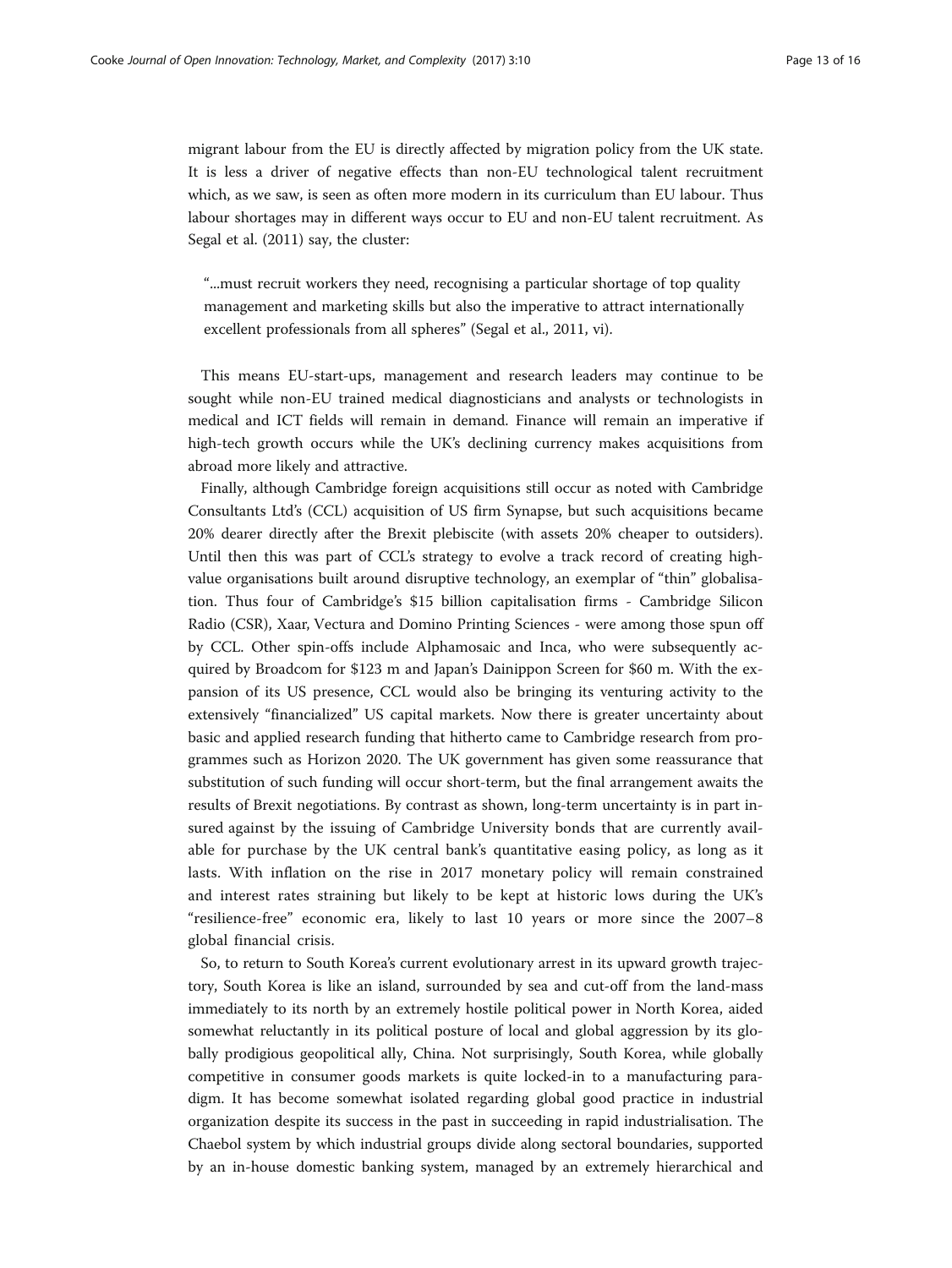rather bureaucratic administrative system, now seems rather outdated and lacking in forward impetus.

The problems of "cronyism" towards the disgraced former South Korean leader Park Geun-Hye with claims of enormous gifts to Presidential charitable interests and worse are testimony to the weakening of the traditional elite system of industry management. The scandal of the burning battery was one caused ultimately by a mentality that favoured "closed innovation" in a world that had generally become happier with market transactions involving "open innovation". The in-house supplier chosen by Samsung was not expert in battery technology but SDI won the in-house supplier contract anyway. SDI stands for Samsung Digital Imaging which is actually an optoelectronics (or photonics) subsidiary of Samsung spun-off from Samsung Optoelectronics in 2009. The Burning battery in the Galaxy 7 smartphone cost Samsung some \$5billion in 2016–7. Half the faulty batteries were produced by SDI while the other half were produced by affiliate Amperex Technology without fault. In a different field of Samsung operations where global networks with other major corporates are pronounced, Samsung Biologics is jointly owned by Samsung Electronics Co. and Samsung Everland Inc. each owning a 40% stake in the venture, with Samsung C&T Corp. and Durham, North Carolina-based Quintiles each holding 10%. Samsung Biologics will contract-make medicines comprising living cells. Samsung Group plans to expand into producing copies of biologics including Rituxan leukaemia and lymphoma treatments sold by Roche AG and Biogen Idec Inc. of Boston, MA. The Samsung Medical Centre is South Korea's leading clinic. However, it transpired in 2015 that the national outbreak of a mutated form of Severe Acute Respiratory Syndrome (SARS) or (Middle Eastern IRS) originated in the Samsung Medical Centre. These, in different ways point to a worrying degree of "corporate overreach" by South Korea's leading conglomerate.

## Conclusions

As a small-scale yet traditionally high-grade university research centre, Cambridge learnt the lesson of Intellectual Property in 1975 when local research launched a new industry – biotechnology – the commercial returns from which were exploited by academics and risk capitalists based across the world in the University of California's San Francisco Medical School. Thereafter, a relatively liberal intellectual property regime prevailed with the discoverers or academic inventors evolving into innovators as they were encouraged to exploit their own IPR alongside that of the university by agreement. This meant that the growth trajectory self-guided towards an "open innovation" model of knowledge exploitation relatively unhindered by corporate requirements or interests except insofar as market-based contracts were fulfilled between global customers and local suppliers of commercialised knowledge-intensive output. Surrounding this research exploration/exploitation kernel, a facilitative bottom-up innovative and entrepreneurial infrastructure of "associative" intermediaries and "champions" evolved towards an economic governance form known in development studies as "Embedded Autonomy". This is the opposite of a "Developmental State" model of economic growth once practised in early fast-growth Asian economies like South Korea, Singapore and Taiwan. As we saw earlier the last two of these, alongside Hong Kong, have largely moderated their "developmental state" models in favour of the "thin globalisation" of a knowledge-intensive "Quaternary" trajectory, deindustrialising away from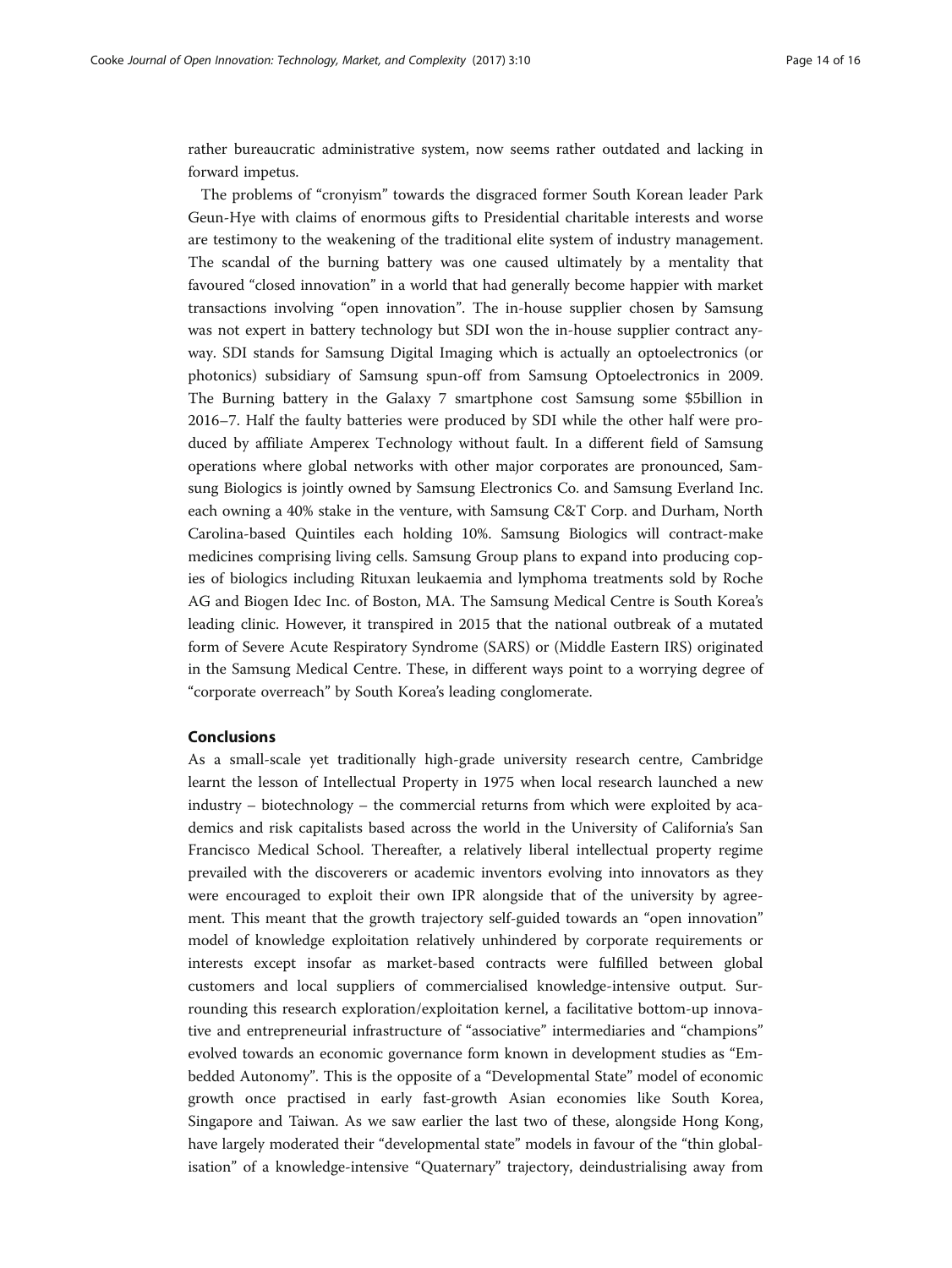<span id="page-14-0"></span>manufacturing-led growth as they proceed. However, due to its deep path dependence on Chaebol-led state development thinking, South Korea has been unable or unwilling to join them, resulting in deteriorating economic indicators in consequence.

The self-sustaining ambition of he "Asian Tiger" pioneers has generally been to overcome the developmental blockage identified by Rodrik ([2011\)](#page-15-0), which has been to stimulate demand for innovation by stimulating the supply to meet demanding customers' requirements for creating technology (not sector) entrepreneurs. Such technologies are then capable of becoming "general purpose technologies" not simply sector-limited technologies. Crossover innovations in leading Quaternary clusterplatform complexes like Silicon Valley, Cambridge and Israel naturally find applications among cluster ecosystems, especially where they co-exist in proximity with ready applications in new economic activities occurring outside their original technology base. Rather than relying upon corporate or state hierarchies to "pick winners" the local "Platform Champions" conduct local and national lobbying through their shared interest in promoting "Innovation Advocacy". In the case of Cambridge anatomised above it began with the first champions for the nascent ICT cluster, and then evolved as a group of inter-related, albeit diverse clusters that subsequently grew into, currently, four pillars of a set of complementary, advanced technology knowledge-intensive or Quaternary cluster-platforms. From this, local-global marketing of "crossover" excellence leads to high employment, skills and profitability growth, something which all development experts hope to deliver.

#### Acknowledgements

Finally, I have few acknowledgements as I wrote the paper entirely dependent on my own effort. However I was inspired by my hosts at the Graduate School of Public Administration, Seoul National University, Prof. Kwangho Jung, Dr. Sabinne Lee and Dr Sungman Jun and Prof SamYoul Lee at the Graduate Program in Public Administration of Yonsei University, Seoul.

#### Authors' contribution

I am the sole author.

#### Competing interests

The author declares that he has no competing interests.

#### Publisher's Note

Springer Nature remains neutral with regard to jurisdictional claims in published maps and institutional affiliations.

Received: 21 May 2017 Accepted: 21 June 2017 Published online: 12 July 2017

#### References

Barrat, J. (2013). Our final invention. New York: St. Martin's Press.

Cadwallader, C. (2014) Are the robots about to rise? Google's new director of engineering thinks so, the Guardian, February 22. [https://www.theguardian.com/technology/2014/feb/22/robots-google-ray-kurzweil-terminator](https://www.theguardian.com/technology/2014/feb/22/robots-google-ray-kurzweil-terminator-singularity-artificial-intelligence)[singularity-artificial-intelligence](https://www.theguardian.com/technology/2014/feb/22/robots-google-ray-kurzweil-terminator-singularity-artificial-intelligence). Retrieved 13 April, 2017.

Christensen, C. (1997). The Innovator's dilemma. Boston: Harvard Business School Books.

Eason, K., & Dean, J. (2016). Apple weighs up £1billion McLaren bid to kick-start driverless cars, the Times, September 22 (p. 12). Evans, P. (1995). Embedded autonomy: States and industrial transformation. Princeton: Princeton University Press. Fairchild, C. (2017) Will AI's impact on jobs finally force Silicon Valley to grow up? Linked-in, May 2nd. [https://www.](https://www.linkedin.com/pulse/ais-impact-jobs-finally-force-silicon-valley-grow-up-fairchild?trk=eml-email_feed_ecosystem_digest_01-hero-0-null&midToken=AQFvusTUHkoeUA&fromEmail=fromEmail&ut=2xIRQr1wEIY7I1)

[linkedin.com/pulse/ais-impact-jobs-finally-force-silicon-valley-grow-up-fairchild?trk=eml-email\\_feed\\_ecosystem\\_](https://www.linkedin.com/pulse/ais-impact-jobs-finally-force-silicon-valley-grow-up-fairchild?trk=eml-email_feed_ecosystem_digest_01-hero-0-null&midToken=AQFvusTUHkoeUA&fromEmail=fromEmail&ut=2xIRQr1wEIY7I1) [digest\\_01-hero-0-null&midToken=AQFvusTUHkoeUA&fromEmail=fromEmail&ut=2xIRQr1wEIY7I1.](https://www.linkedin.com/pulse/ais-impact-jobs-finally-force-silicon-valley-grow-up-fairchild?trk=eml-email_feed_ecosystem_digest_01-hero-0-null&midToken=AQFvusTUHkoeUA&fromEmail=fromEmail&ut=2xIRQr1wEIY7I1) Retrieved April 28, 2017.

Ford, M. (2015). Rise of the robots: Technology and the threat of a jobless future. New York: Basic Books. Frean, A. (2016). Why the smart money is being invested in university research, the Times, December (Vol. 15, p. 43). Frey, D. & Osborne, M. (2013) The future of employment: How susceptible are jobs to computerisation? Oxford Martin

School, Programme on the impacts of future technology, September 17, 2013 p. 38. [https://www.google.co.uk/](https://www.google.co.uk/?gws_rd=ssl#q=Frey,+D.+%26+Osborne,+M.+(2013)+The+future+of+employment:+how+susceptible+are+jobs+to+computerisation?+Oxford+Martin+School,+Programme+on+the+Impacts+of+Future+Technology,+September+17,+2013+p.+38&spf=80) [?gws\\_rd=ssl#q=Frey,+D.+%26+Osborne,+M.+\(2013\)+The+future+of+employment:+how+susceptible+are+jobs+to](https://www.google.co.uk/?gws_rd=ssl#q=Frey,+D.+%26+Osborne,+M.+(2013)+The+future+of+employment:+how+susceptible+are+jobs+to+computerisation?+Oxford+Martin+School,+Programme+on+the+Impacts+of+Future+Technology,+September+17,+2013+p.+38&spf=80) [+computerisation?+Oxford+Martin+School,+Programme+on+the+Impacts+of+Future+Technology,+September](https://www.google.co.uk/?gws_rd=ssl#q=Frey,+D.+%26+Osborne,+M.+(2013)+The+future+of+employment:+how+susceptible+are+jobs+to+computerisation?+Oxford+Martin+School,+Programme+on+the+Impacts+of+Future+Technology,+September+17,+2013+p.+38&spf=80) [+17,+2013+p.+38&spf=80](https://www.google.co.uk/?gws_rd=ssl#q=Frey,+D.+%26+Osborne,+M.+(2013)+The+future+of+employment:+how+susceptible+are+jobs+to+computerisation?+Oxford+Martin+School,+Programme+on+the+Impacts+of+Future+Technology,+September+17,+2013+p.+38&spf=80). Retrieved April 28, 2017.